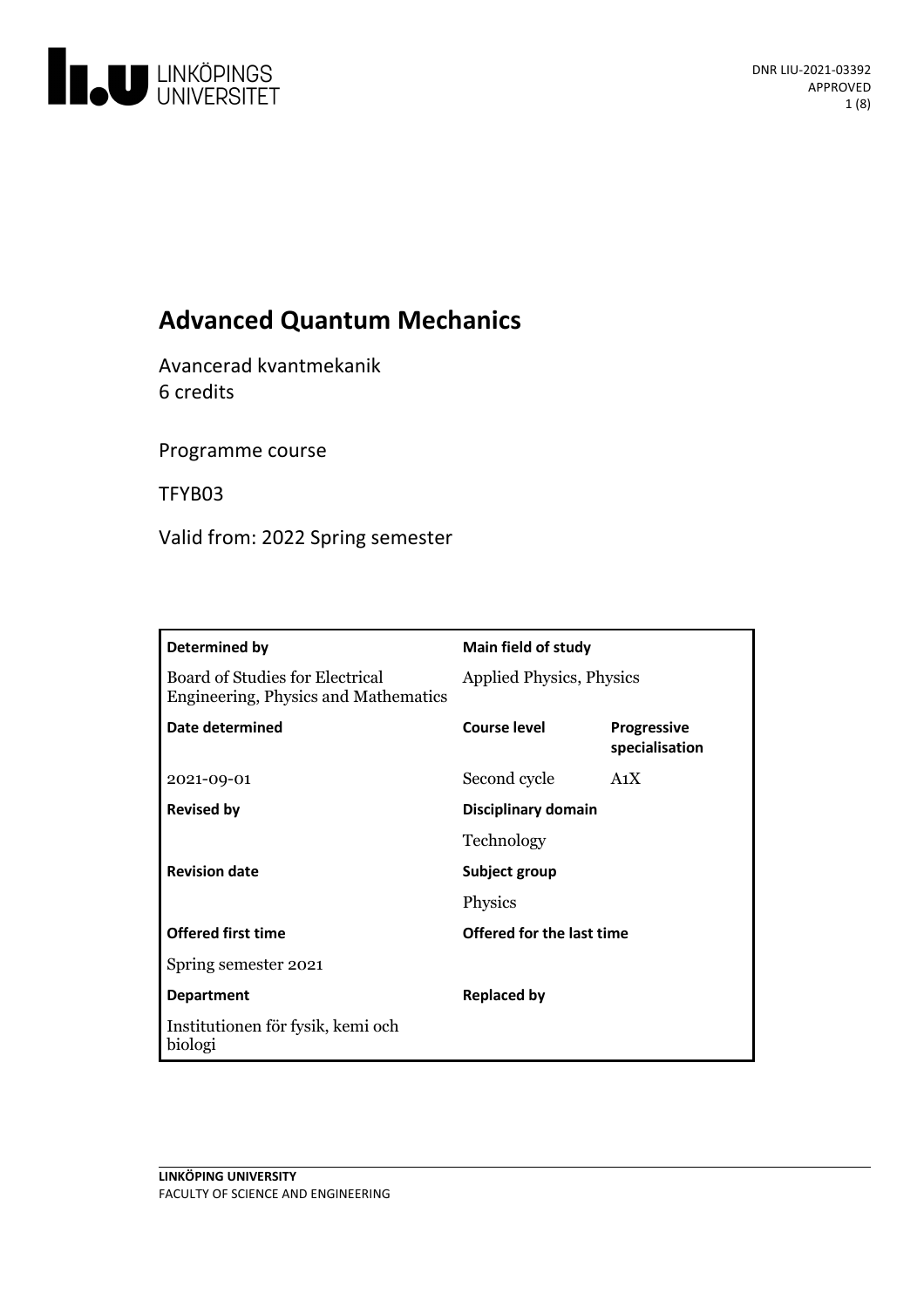# Specific information

The course can not be included in the degree together with TFYA57 or TFYA28.

# Course offered for

- Master of Science in Applied Physics and Electrical Engineering
- Master of Science in Applied Physics and Electrical Engineering International
- Master's Programme in Materials Physics for Nano and Quantum Technology

# **Prerequisites**

Quantum Mechanics

## Intended learning outcomes

The main aim of the course is to give an exposition of concepts and training of using methods of advanced quantum mechanics. After completing the course, the student should be able to:

- solve problems by using various quantum mechanical pictures for system evolution and density matrix for mixed states
- apply methods of scattering theory and time-dependent perturbation theory
- apply second quantization for many-particle systems and quantization of electromagnetic fields
- solve problems of relativistic quantum mechanics, including many-particle systems
- summarize and present a special topics of advanced quantum mechanics.

## Course content

The evolution operator. Schrödinger, Heisenberg and Dirac pictures. Time- dependent perturbation theory. Fermi's golden rule.Density matrix. Pure and mixed states. Second quantization. Scattering theory. Quantization of electromagnetic field and the concept of photons. Interaction of matter with light, absorption and emission. Relativistic quantum mechanics: Pauli, Klein-Gordon and Dirac equations. Dirac Hartree-Fock and density functiona

# Teaching and working methods

The course presented in the form of lectures and seminars with solution of problems

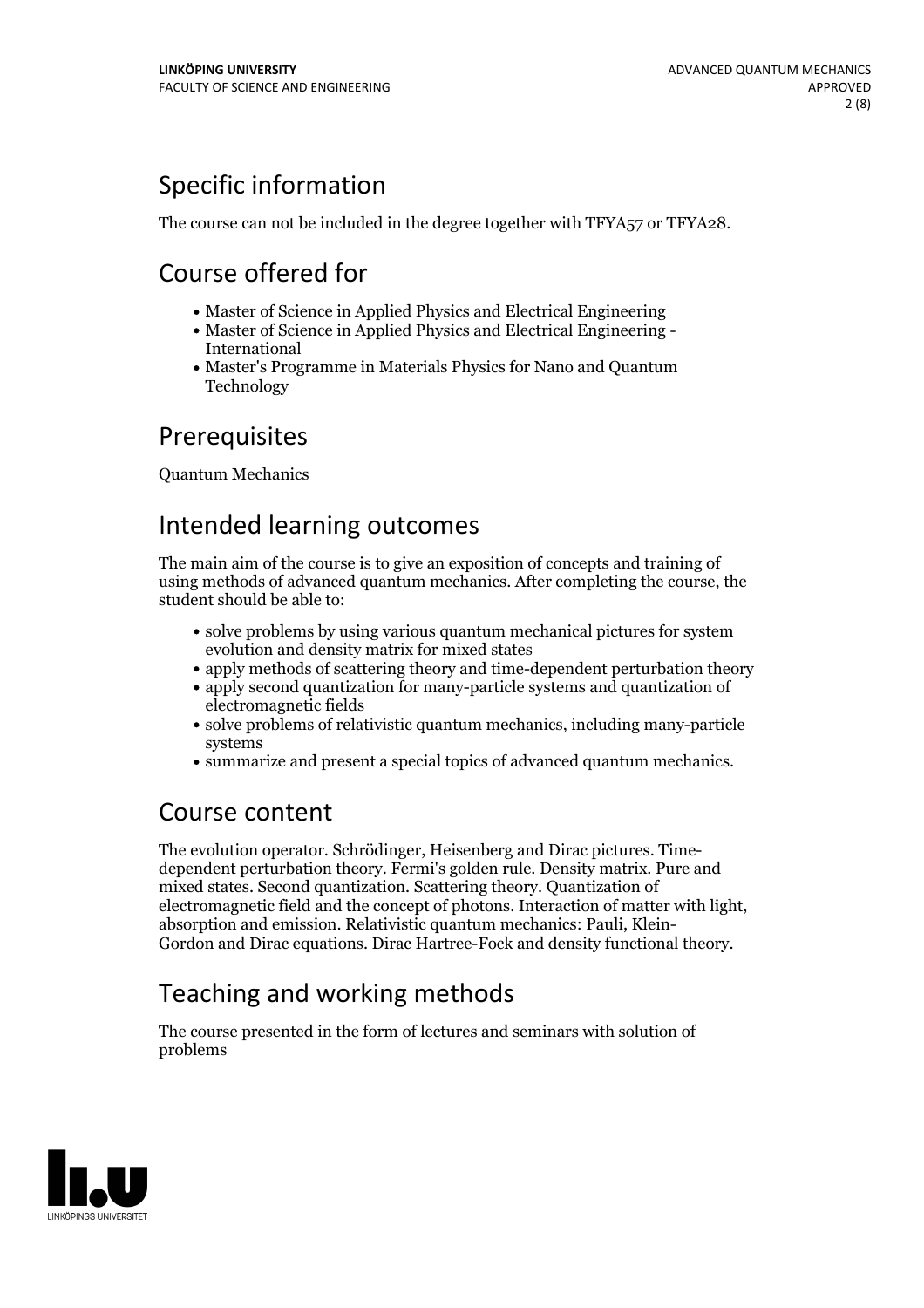## Examination

UPG1 Hand-in exercises and oral presentation  $6$  credits U, 3, 4, 5

## Grades

Four-grade scale, LiU, U, 3, 4, 5

# Other information

Supplementary courses: Elementary Particles and Quantum Fields

## **About teaching and examination language**

The teaching language is presented in the Overview tab for each course. The examination language relates to the teaching language as follows:

- If teaching language is "Swedish", the course as a whole could be given in Swedish, or partly in English. Examination language is Swedish, but parts
- of the examination can be in English. If teaching language is "English", the course as <sup>a</sup> whole is taught in English. Examination language is English. If teaching language is "Swedish/English", the course as <sup>a</sup> whole will be
- taught in English if students without prior knowledge of the Swedish language participate. Examination language is Swedish or English depending on teaching language.

### **Other**

The course is conducted in a manner where both men's and women's experience and knowledge are made visible and developed.

The planning and implementation of a course should correspond to the course syllabus. The course evaluation should therefore be conducted with the course syllabus as a starting point.

If special circumstances prevail, the vice-chancellor may in a special decision specify the preconditions for temporary deviations from this course syllabus, and delegate the right to take such decisions.

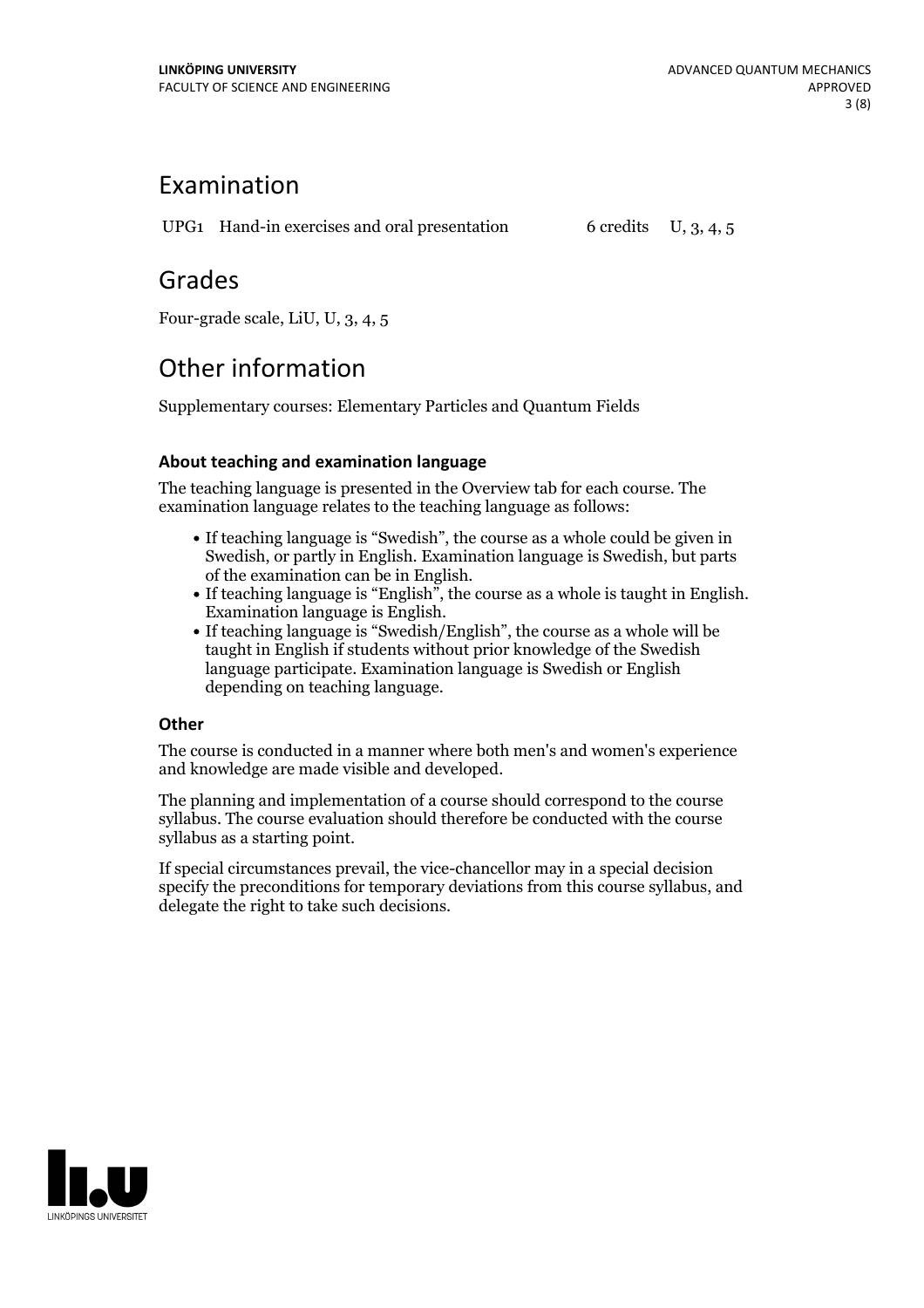## **Common rules**

## Course syllabus

A syllabus must be established for each course. The syllabus specifies the aim and contents of the course, and the prior knowledge that a student must have in order to be able to benefit from the course.

## Timetabling

Courses are timetabled after a decision has been made for this course concerning its assignment to a timetable module.

### Interruption in and deregistration from a course

The LiU decision, Guidelines concerning confirmation of participation in education (Dnr LiU-2020-02256), states that interruptions in study are to be recorded in Ladok. Thus, all students who do not participate in a course for which they have registered must record the interruption, such that the registration on the course can be removed. Deregistration from or interrupting a course is carried out using <sup>a</sup> web-based form: https://www.lith.liu.se/for- [studenter/kurskomplettering?l=en.](https://www.lith.liu.se/for-studenter/kurskomplettering?l=en)

## Cancelled courses and changes to the course syllabus

Courses with few participants (fewer than 10) may be cancelled or organised in a manner that differs from that stated in the course syllabus. The Dean is to deliberate and decide whether a course is to be cancelled or changed from the course syllabus.

## Guidelines relating to examinations and examiners

For details, see Guidelines for education and examination for first-cycle and second-cycle education at Linköping University, Dnr LiU-2020-04501 [\(http://styrdokument.liu.se/Regelsamling/VisaBeslut/917592\)](http://styrdokument.liu.se/Regelsamling/VisaBeslut/917592).

An examiner must be employed as a teacher at LiU according to the LiU Regulations for Appointments, Dnr LiU-2021-01204 [\(https://styrdokument.liu.se/Regelsamling/VisaBeslut/622784](https://styrdokument.liu.se/Regelsamling/VisaBeslut/622784)). For courses in second-cycle, the following teachers can be appointed as examiner: Professor (including Adjunct and Visiting Professor), Associate Professor (including Adjunct), Senior Lecturer (including Adjunct and Visiting Senior Lecturer), Research Fellow, or Postdoc. For courses in first-cycle, Assistant Lecturer (including Adjunct and Visiting Assistant Lecturer) can also be appointed as examiner in addition to those listed for second-cycle courses. In exceptional cases, a Part-time Lecturer can also be appointed as an examiner at both first- and second cycle, see Delegation of authority for the Board of Faculty of Science and Engineering.

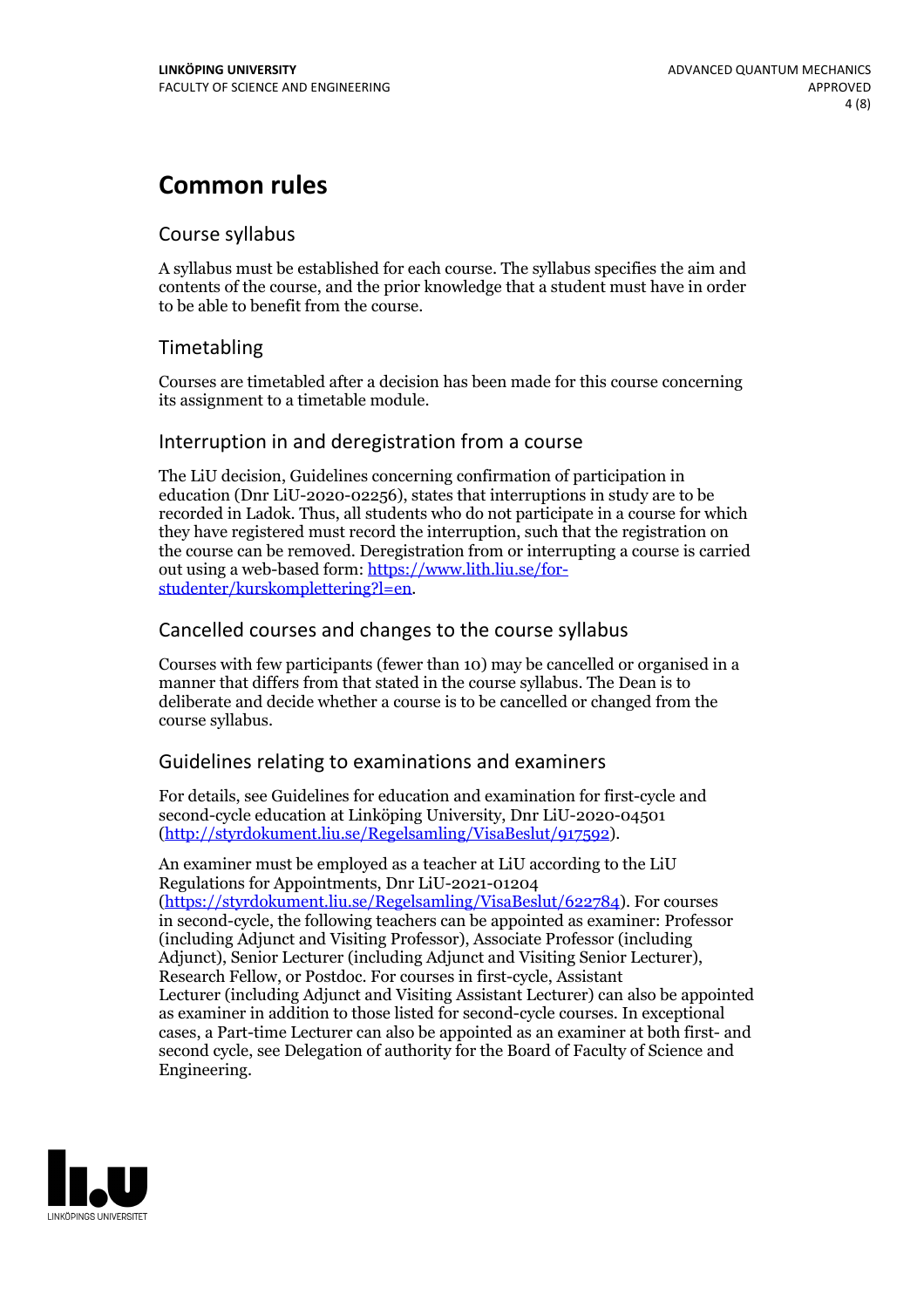## Forms of examination

### **Principles for examination**

Written and oral examinations and digital and computer-based examinations are held at least three times a year: once immediately after the end of the course, once in August, and once (usually) in one of the re-examination periods. Examinations held at other times are to follow a decision of the faculty programme board.

Principles for examination scheduling for courses that follow the study periods:

- courses given in VT1 are examined for the first time in March, with re-examination in June and August
- courses given in VT2 are examined for the first time in May, with re-examination in August and October
- courses given in HT1 are examined for the first time in October, with re-examination in January and August
- courses given in HT2 are examined for the first time in January, with re-examination in March and in August.

The examination schedule is based on the structure of timetable modules, but there may be deviations from this, mainly in the case of courses that are studied and examined for several programmes and in lower grades (i.e. 1 and 2).

Examinations for courses that the faculty programme board has decided are to be held in alternate years are held three times during the school year in which the course is given according to the principles stated above.

Examinations for courses that are cancelled orrescheduled such that they are not given in one or several years are held three times during the year that immediately follows the course, with examination scheduling that corresponds to the scheduling that was in force before the course was cancelled or rescheduled.

When a course, or a written examination (TEN, DIT, DAT), is given for the last time, the regular examination and two re-examinations will be offered. Thereafter, examinations are phased out by offering three examinations during the following academic year at the same times as the examinations in any substitute course. If there is no substitute course, three examinations will be offered during re- examination periods during the following academic year. Other examination times are decided by the faculty programme board. In all cases above, the examination is also offered one more time during the academic year after the following, unless the faculty programme board decides otherwise. In total, 6 re-examinations are offered, of which 2 are regular re-examinations. In the examination registration system, the examinations given for the penultimate time and the last time are denoted.

If a course is given during several periods of the year (for programmes, or on different occasions for different programmes) the faculty programme board or boards determine together the scheduling and frequency of re-examination occasions.

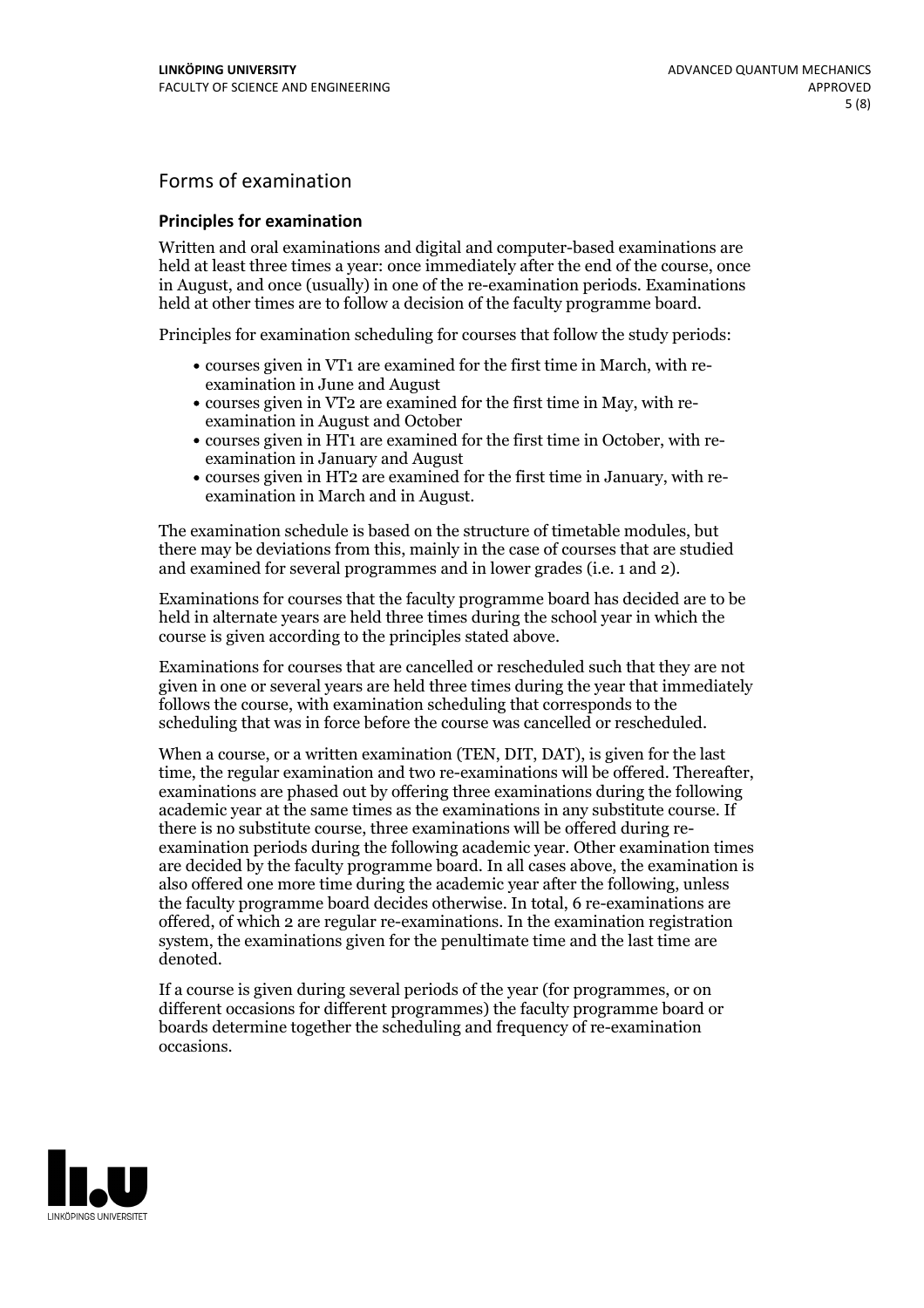### **Retakes of other forms of examination**

Regulations concerning retakes of other forms of examination than written examinations and digital and computer-based examinations are given in the LiU guidelines for examinations and examiners, [http://styrdokument.liu.se/Regelsamling/VisaBeslut/917592.](http://styrdokument.liu.se/Regelsamling/VisaBeslut/917592)

#### **Course closure**

For Decision on Routines for Administration of the Discontinuation of Educational Programs, Freestanding Courses and Courses in Programs, see DNR LiU-2021-04782. After a decision on closure and after the end of the discontinuation period, the students are referred to a replacement course (or similar) according to information in the course syllabus or programme syllabus. If a student has passed some part/parts of a closed program course but not all, and there is an at least partially replacing course, an assessment of crediting can be made. Any crediting of course components is made by the examiner.

#### **Registration for examination**

In order to take an written, digital or computer-based examination, registration in advance is mandatory, see decision in the university's rule book [https://styrdokument.liu.se/Regelsamling/VisaBeslut/622682.](https://styrdokument.liu.se/Regelsamling/VisaBeslut/622682) An unregistered student can thus not be offered a place. The registration is done at the Student Portal or in the LiU-app during the registration period. The registration period opens 30 days before the date of the examination and closes 10 days before the date of the examination. Candidates are informed of the location of the examination by email, four days in advance.

#### **Code of conduct for students during examinations**

Details are given in a decision in the university's rule book: <http://styrdokument.liu.se/Regelsamling/VisaBeslut/622682>.

#### **Retakes for higher grade**

Students at the Institute of Technology at LiU have the right to retake written examinations and digital and computer-based examinations in an attempt to achieve a higher grade. This is valid for all examination components with code "TEN", "DIT" and "DAT". The same right may not be exercised for other examination components, unless otherwise specified in the course syllabus.

A retake is not possible on courses that are included in an issued degree diploma.

#### **Grades**

The grades that are preferably to be used are Fail (U), Pass (3), Pass not without distinction  $(4)$  and Pass with distinction  $(5)$ .

- Grades U, 3, 4, 5 are to be awarded for courses that have written or digital examinations.<br>• Grades Fail (U) and Pass (G) may be awarded for courses with a large
- degree of practical components such as laboratory work, project work and

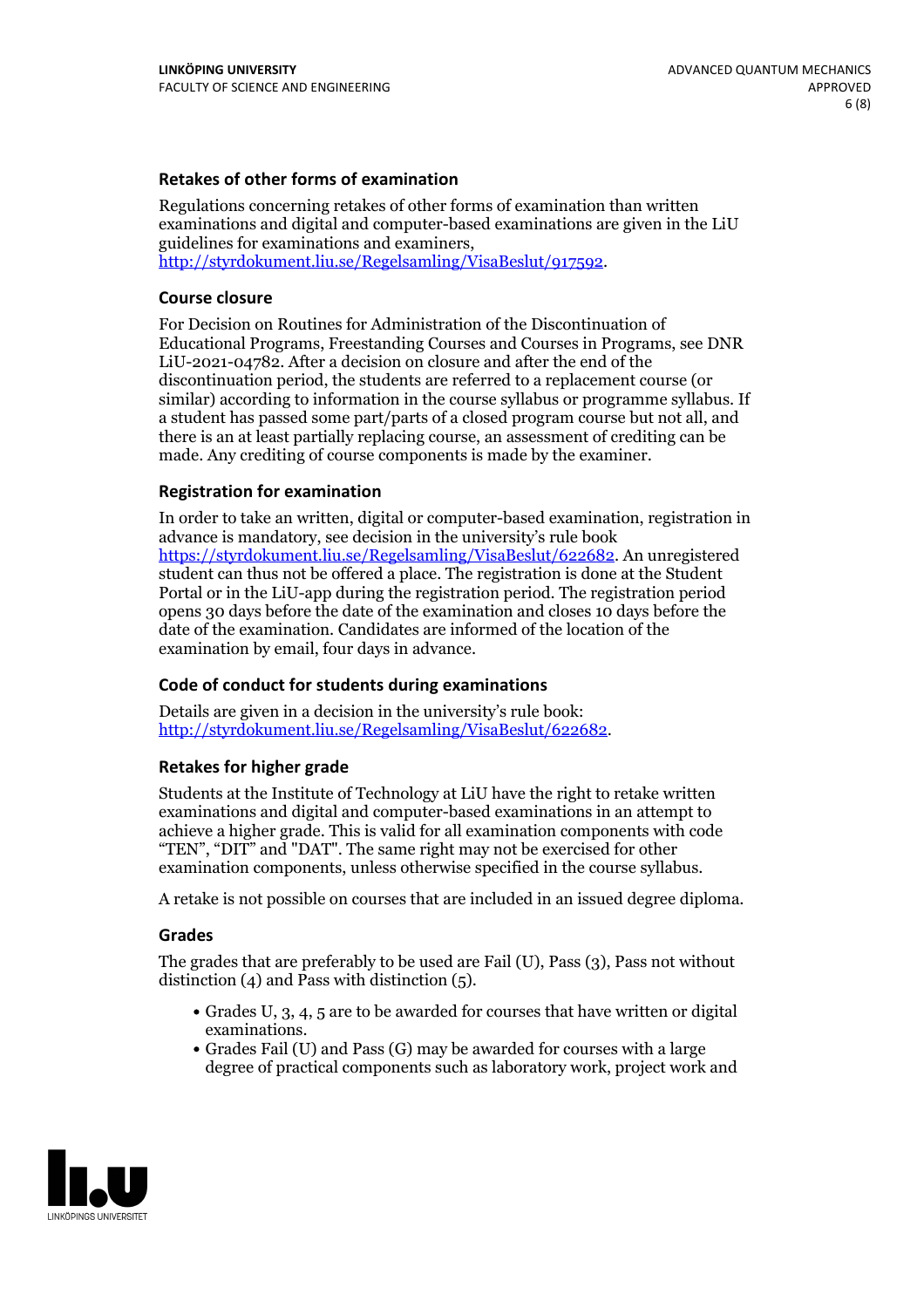group work.<br>• Grades Fail (U) and Pass (G) are to be used for degree projects and other independent work.

### **Examination components**

The following examination components and associated module codes are used at the Faculty of Science and Engineering:

- Grades U, 3, 4, 5 are to be awarded for written examinations (TEN) and
- digital examinations (DIT).<br>• Examination components for which the grades Fail (U) and Pass (G) may be awarded are laboratory work (LAB), project work (PRA), preparatory written examination (KTR), digital preparatory written examination (DIK), oral examination (MUN), computer-based examination (DAT), home
- assignment (HEM), and assignment (UPG).<br>• Students receive grades either Fail (U) or Pass (G) for other examination components in which the examination criteria are satisfied principally through active attendance such as tutorial group (BAS) or examination item
- (MOM).<br>• Grades Fail (U) and Pass (G) are to be used for the examination components Opposition (OPPO) and Attendance at thesis presentation (AUSK) (i.e. part of the degree project).

In general, the following applies:

- 
- Mandatory course components must be scored and given <sup>a</sup> module code. Examination components that are not scored, cannot be mandatory. Hence, it is voluntary to participate in these examinations, and the voluntariness must be clearly stated. Additionally, if there are any associated conditions to
- the examination component, these must be clearly stated as well.<br>• For courses with more than one examination component with grades U,3,4,5, it shall be clearly stated how the final grade is weighted.

For mandatory components, the following applies (in accordance with the LiU Guidelines for education and examination for first-cycle and second-cycle education at Linköping University,<br>[http://styrdokument.liu.se/Regelsamling/VisaBeslut/917592\)](http://styrdokument.liu.se/Regelsamling/VisaBeslut/917592):

If special circumstances prevail, and if it is possible with consideration of the nature of the compulsory component, the examiner may decide to replace the compulsory component with another equivalent component.

For possibilities to alternative forms of examinations, the following applies (in accordance with the LiU Guidelines for education and examination for first-cycle [http://styrdokument.liu.se/Regelsamling/VisaBeslut/917592\)](http://styrdokument.liu.se/Regelsamling/VisaBeslut/917592):

If the LiU coordinator for students with disabilities has granted a student the right to an adapted examination for a written examination in an examination hall, the student has the right to it.